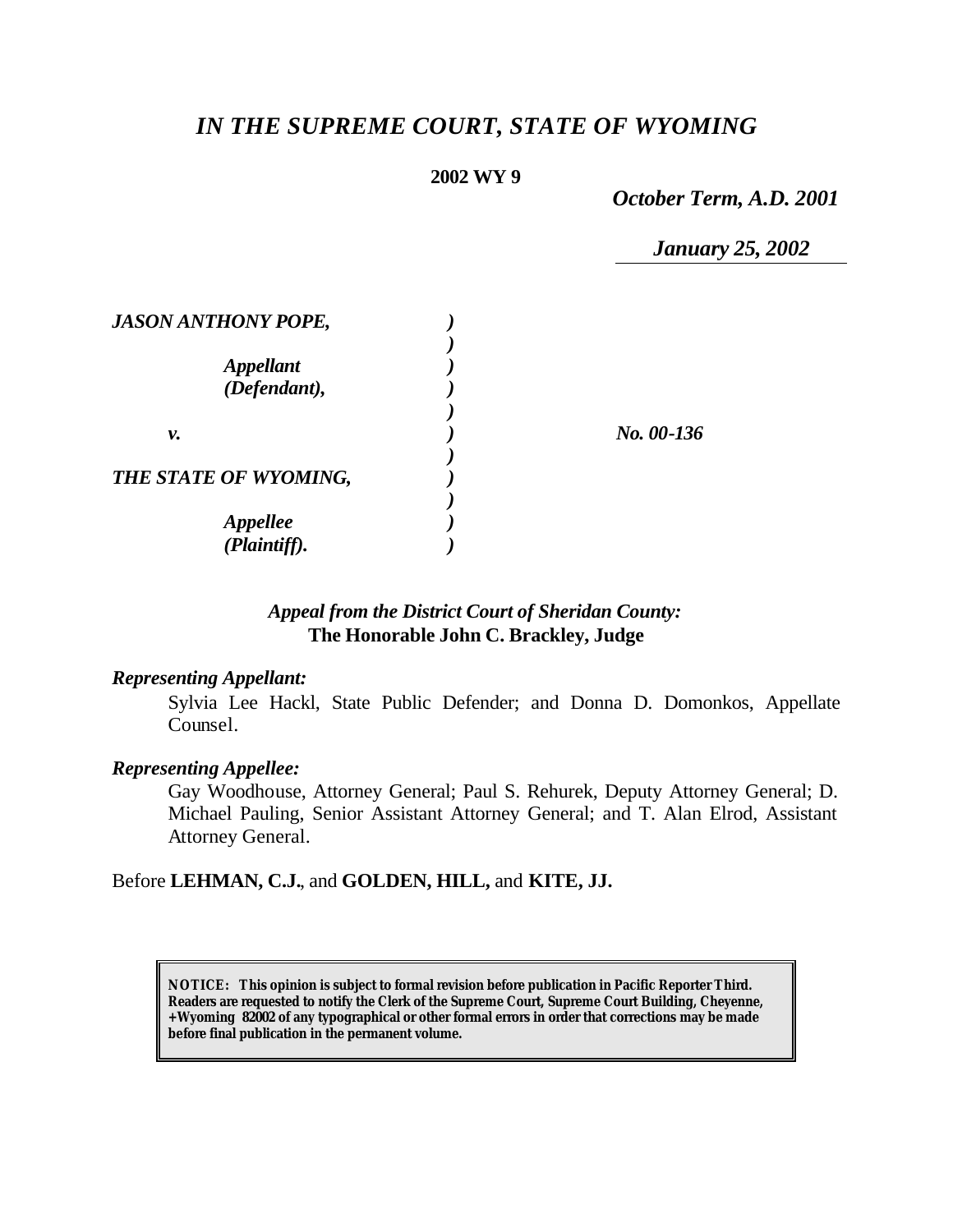#### **LEHMAN, Chief Justice.**

[¶1] Appellant Jason Pope appeals from the Judgment and Sentence entered after he was convicted by a Sheridan County jury of felony interference with a police officer, in violation of Wyo. Stat. Ann.  $§6-5-204(b)$  (LexisNexis 2001).<sup>1</sup> Pope claims that his constitutional right not to be placed twice in jeopardy for the same offense was violated when he was tried and convicted of the felony charge after he had already been convicted of misdemeanor interference with a peace officer, in violation of Wyo. Stat. Ann. §6-5-204(a) (LexisNexis  $2001$ ).<sup>2</sup> We conclude that he was not subjected to double jeopardy because his crimes involved different actions and different victims.

[¶2] Affirmed.

#### *ISSUE*

[¶3] Pope presents a single issue on appeal:

Whether Pope was denied his constitutional right under the United States Constitution, Fifth Amendment, and the Wyoming Constitution, art. 1 § 11, to be free from being placed twice in jeopardy.

#### *FACTS*

[¶4] The facts which support the jury's verdict are as follows: On July 30, 1999, Officer John King of the Sheridan Police Department was dispatched to a domestic disturbance. When he arrived at the scene, he heard screaming and a loud boom that shook the windows of the house. He immediately reported to dispatch that the dispute had become physical.

l

 $1$  Section 6-5-204(b) states:

<sup>(</sup>b) A person who intentionally and knowingly causes or attempts to cause bodily injury to a peace officer engaged in the lawful performance of his official duties is guilty of a felony punishable by imprisonment for not more than ten (10) years.

 $2$  Section 6-5-204(a) states:

<sup>(</sup>a) A person commits a misdemeanor punishable by imprisonment for not more than one (1) year, a fine of not more than one thousand dollars (\$1,000.00), or both, if he knowingly obstructs, impedes or interferes with or resists arrest by a peace officer while engaged in the lawful performance of his official duties.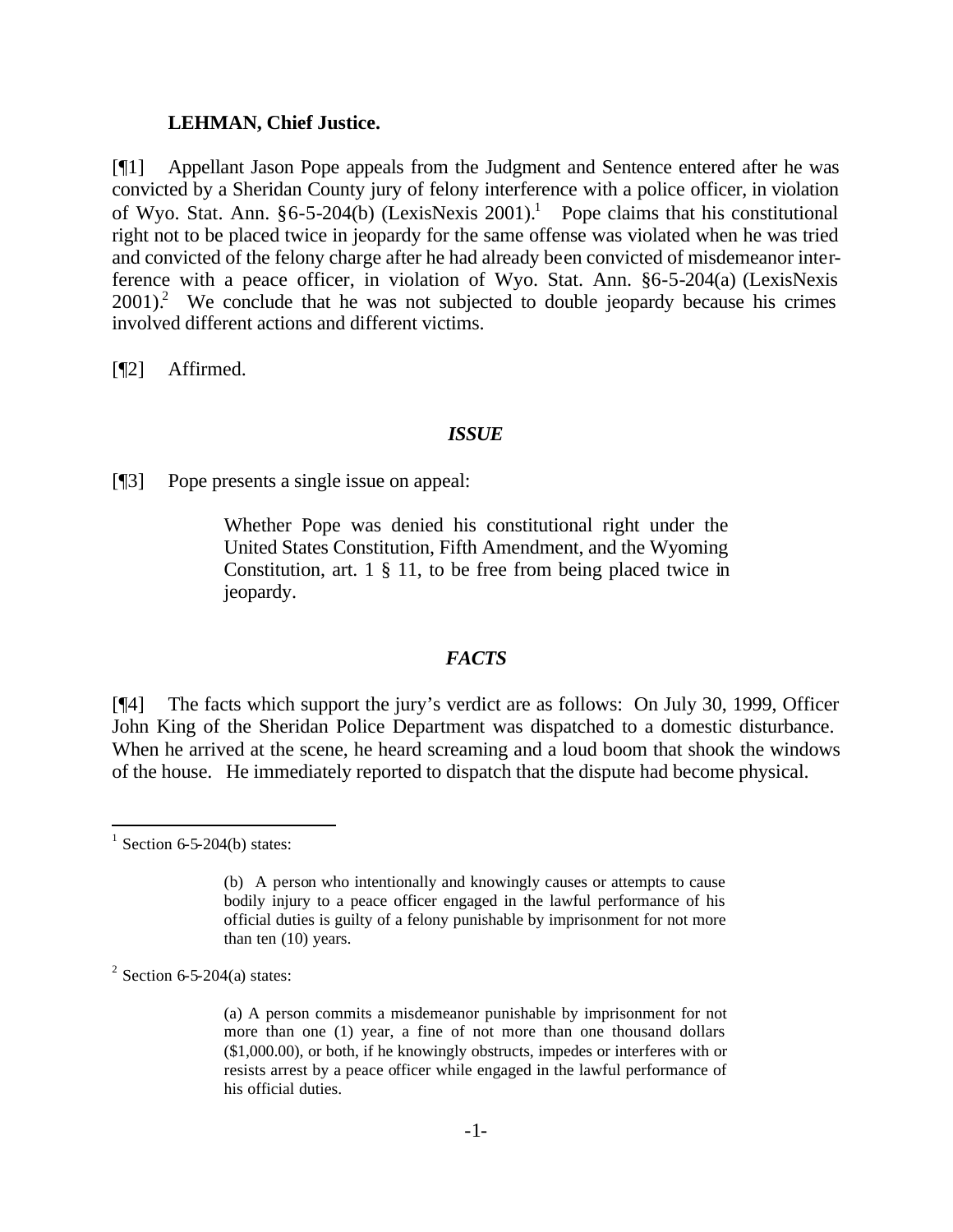[¶5] Officer King entered the house and heard screaming coming from two different locations. He checked the main floor and discovered some small children crying in a bedroom. Officer King then proceeded up the stairs, where he witnessed Pope sitting on top of his wife. As the officer approached, Pope turned toward him in an aggressive manner. Officer King tried to force Pope to the ground but was not successful, and Pope pulled away from him. Pope then hit Officer King in the face with his closed fist, knocking off and breaking the officer's glasses.

[¶6] Officer King told Pope that he was under arrest and began to handcuff him. Pope did not cooperate, and the two men scuffled. The officer sprayed Pope with pepper spray, but it did not affect him. Sheridan Police Officer Phillips arrived while Pope and Officer King were still struggling. The two officers handcuffed Pope and began leading him out of the room. They informed Pope that he was under arrest for hitting Officer King.

[¶7] Pope started jumping as Officers King and Phillips attempted to escort him down the stairs. Officer Lamb of the Sheridan Police Department arrived at the scene and began climbing the stairs to assist the other officers; however, he realized that he was in a bad position, so he turned around to descend the stairs. At that point, Pope jumped down the stairs and kicked Officer Lamb, knocking him against the wall. Pope then tried to flee by going around Officer Lamb, but the officer grabbed him, and they began to struggle. Pope pushed Officer Lamb toward the stair railing and stated that the officer was going over the railing. Officer Lamb eventually regained control of Pope.

[¶8] Officer Lamb and Officer King directed Pope to the patrol car, where they attempted to perform a pat-down search. Pope tried to kick the officers, and they wrestled him to the ground, sprayed him with pepper spray, and restrained his legs. Pope was then transported to jail. Officer Lamb suffered a head wound and an injury to his elbow in the altercation with Pope. The officer was, consequently, taken to the emergency room for treatment.

[¶9] Pope was issued two citations: one for domestic battery and the other for misdemeanor interference with a peace officer. On August 2, 1999, Pope was brought before the Sheridan County Court for his initial appearance on the two citations. In addition, Pope was served with a felony information, charging him with felony interference with a peace officer. The felony information stated that the charge pertained to Pope's actions which resulted in Officer Lamb's injuries.

[¶10] Pope waived his preliminary hearing on the felony charge and pled guilty to the two misdemeanor charges. The State presented the factual basis for Pope's guilty pleas, recounting the entire confrontation among Pope and the three officers. The State did not indicate, in its factual basis, that the misdemeanor interference charge pertained particularly to the incident involving Officer King. Nevertheless, Pope agreed that the factual basis was substantially correct, and the trial court accepted his guilty pleas. The parties then began discussing sentencing issues. During that discussion, the prosecutor made a statement which indicated that the misdemeanor charge pertained to Pope's actions against Officer King and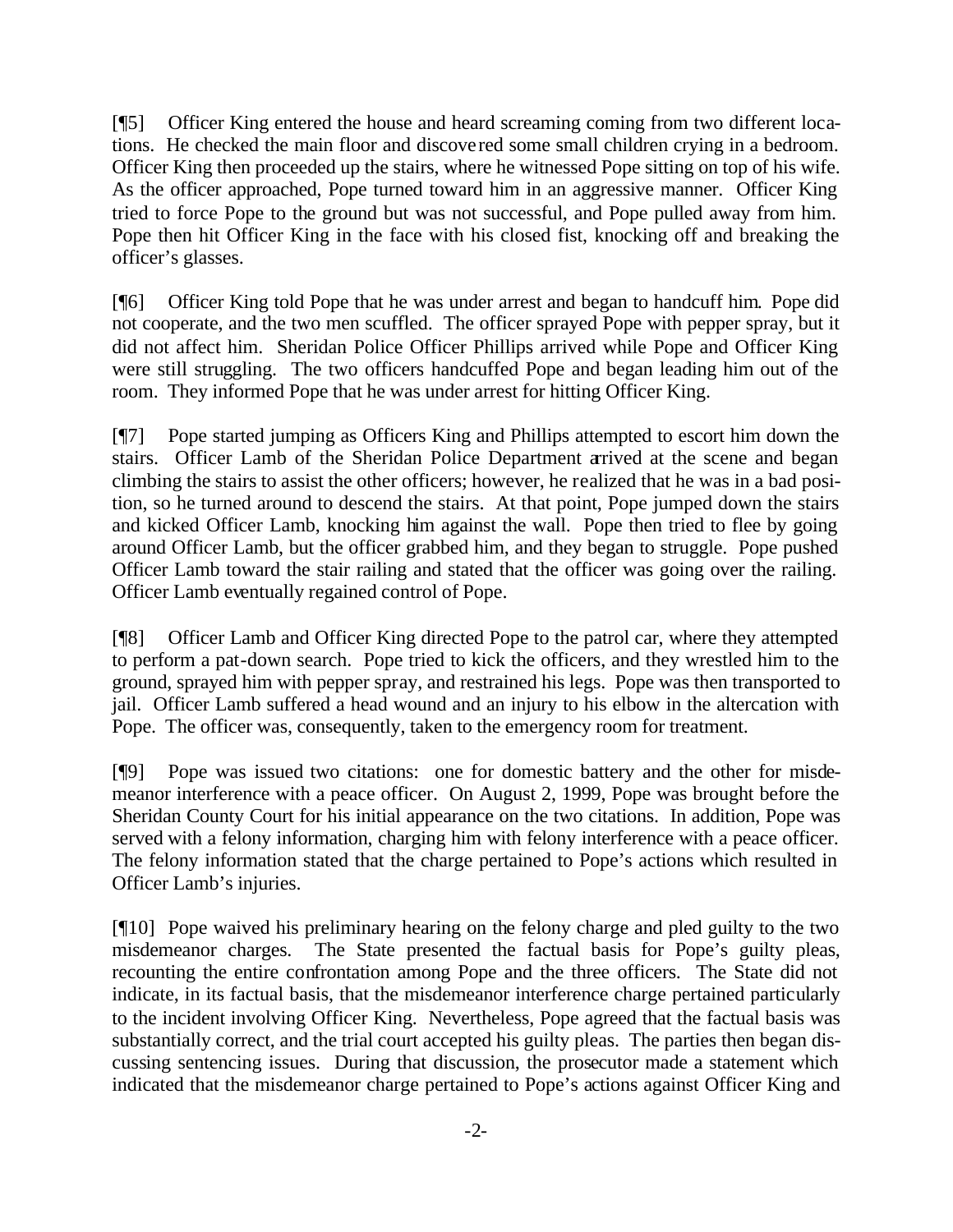the felony charge related to Pope's actions against Officer Lamb. Neither Pope nor his attorney disputed the statement.

[¶11] On September 9, 1999, Pope filed a motion and a supporting memorandum seeking dismissal of the felony interference charge on the grounds that his constitutional right to be free from being placed twice in jeopardy for the same offense was violated when the State prosecuted him for felony interference after he had already been convicted of misdemeanor interference. The trial court denied Pope's motion to dismiss and also denied a subsequent motion to reconsider its ruling on the double jeopardy issue.

[¶12] The trial court held a jury trial on the felony charge on December 1 and 2, 1999. The State requested permission from the trial court to cross-examine Pope with evidence showing that he had agreed with the State's factual basis for the misdemeanor charge. The trial court granted the State's request, with certain conditions; however, the State did not present the evidence at the trial. The jury found Pope guilty of the felony charge, and the trial court subsequently entered a Judgment and Sentence against Pope. He filed a timely notice of appeal to this court.

# *DISCUSSION*

[¶13] Pope claims that his constitutional right to be free from being placed twice in jeopardy for the same offense was violated when he was prosecuted for felony interference with a peace officer after he had already been convicted of misdemeanor interference with a peace officer. In support of his contention, Pope argues that the misdemeanor charge pertained to Pope's action against all three officers at the scene because neither the citation nor the State's factual basis for the misdemeanor charge specified any particular officer as being the victim of that crime. Pope contends, therefore, that he could not later be prosecuted separately for his actions against Officer Lamb. Pope argues vehemently that the State's request to crossexamine him, at the trial on the felony charge, about the fact that he agreed with the State's factual basis for the misdemeanor charge is strong evidence that he was subjected to double jeopardy in this case. The State contends that Pope was not subjected to double jeopardy because the misdemeanor charge pertained to Pope's altercation with Officer King and the felony charge related to Pope's actions against Officer Lamb. We agree with the State.

[¶14] The Wyoming Supreme Court reviews claims that a constitutional right has been violated by applying our *de novo* standard of review. *Burdine v. State,* 974 P.2d 927, 929 (Wyo. 1999). The Fifth Amendment to the United States Constitution and art. 1, § 11 of the Wyoming Constitution guarantee that a person will not be placed twice in jeopardy for the same offense. The double jeopardy provisions of the Wyoming and United States constitutions "have the same meaning and are coextensive in application." *Vigil v. State,* 563 P.2d 1344, 1350 (Wyo. 1977). *See also Amrein v. State,* 836 P.2d 862, 864 (Wyo. 1992). The double jeopardy constitutional guarantee provides three protections to persons accused of crimes: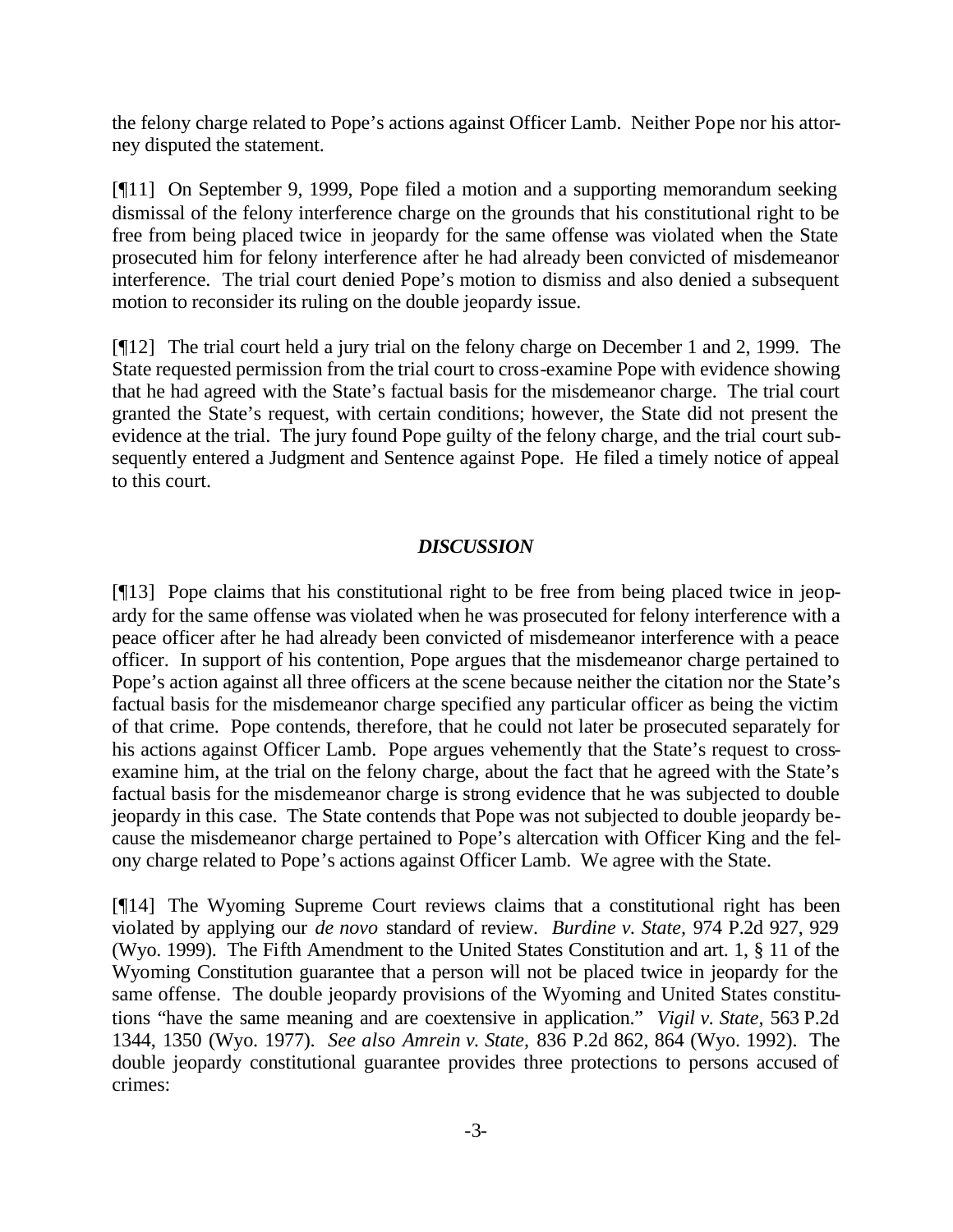It protects the accused who has been acquitted against a second prosecution for the same offense; it protects the accused who has been convicted against a second prosecution for the same offense; and it protects the accused against multiple punishments for the same offense.

*Amrein,* 836 P.2d at 864. *See also Frenzel v. State,* 938 P.2d 867, 868 (Wyo.), *cert. denied*  522 U.S. 959, 118 S.Ct. 388, 139 L.Ed.2d 303 (1997) ; *Brown v. Ohio,* 432 U.S. 161, 165, 97 S.Ct. 2221, 2225, 53 L.Ed.2d 187 (1977). We are concerned with the second protection in this case.

[¶15] The statutory elements test articulated in the famous United States Supreme Court case of *Blockburger v. United States,* 284 U.S. 299, 304, 52 S.Ct. 180, 182, 76 L.Ed. 306 (1932), is used by this court to analyze claims that a person has been prosecuted twice for the same offense. *See e.g*., *Longstreth v. State,* 890 P.2d 551, 553 (Wyo. 1995). The *Blockburger* test is articulated as follows:

> The applicable rule is that where the same act or transaction constitutes a violation of two distinct statutory provisions, the test to be applied to determine whether there are two offenses or only one, is whether each provision requires proof of an additional fact which the other does not.

*Blockburger,* 284 U.S. at 304, 52 S.Ct. at 182. *See also Longstreth,* 890 P.2d at 553. Under the *Blockburger* test, a person generally may not be prosecuted for a greater offense after he has already been convicted of a lesser-included offense based upon the same conduct. *Brown,* 432 U.S. at 168, 97 S.Ct. at 2226-27. Recently this court clarified that misdemeanor interference with a peace officer is a lesser-included offense of the greater charge of felony interference with a peace officer. *Mueller v. State*, 2001 WY 134, ¶14, 36 P.3d 1151, ¶14 (Wyo. 2001).

[¶16] Nevertheless, the *Blockburger* analysis does not apply when the two charges involve different victims and different actions. "As a general proposition, with few exceptions, in crimes against the person, when contrasted with crimes against property, there are as many offenses as individuals affected." *Vigil,* 563 P.2d at 1352. *See also Taylor v. State,* 7 P.3d 15, 20 (Wyo. 2000); *Amrein,* 836 P.2d at 864. Thus, there is no issue of double jeopardy when the defendant committed "two separate and distinct acts of violence against two separate and distinct human beings." *Starr v. State,* 821 P.2d 1299, 1301 (Wyo. 1991) (per curiam). *See also Geiser v. State,* 920 P.2d 1243, 1244 (Wyo. 1996).

[¶17] A review of the court record in this case shows that the misdemeanor charge clearly related to Pope's actions against Officer King and the felony charge clearly concerned Pope's actions against Officer Lamb. When Officers King and Phillips initially placed Pope